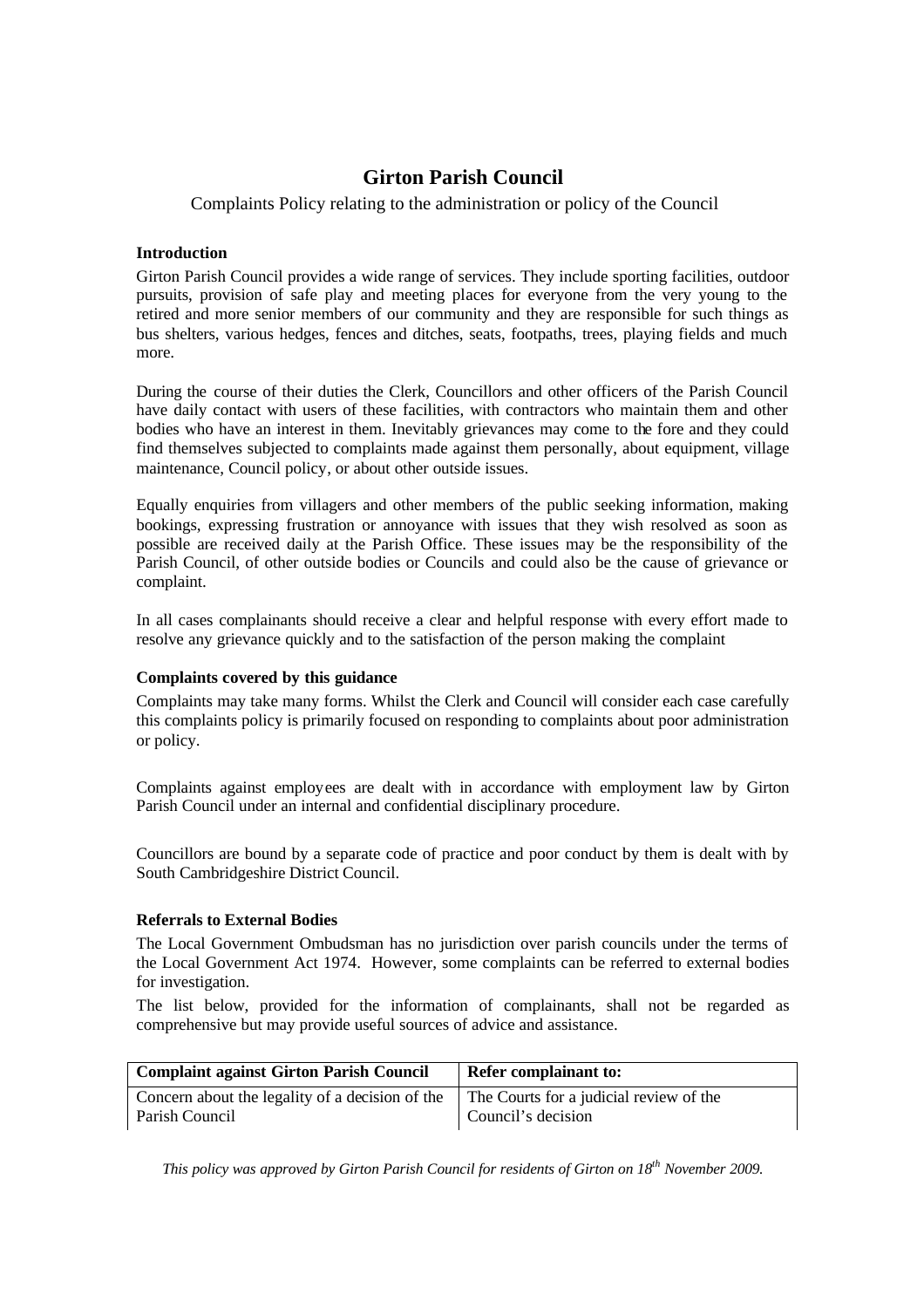| Poor behaviour by a Parish Councillor(s)<br>e.g. breaching the Code of Conduct <sup>1</sup> .                                         | Standards Committee of South Cambridgeshire<br>District Council <sup>2</sup>                                                                          |
|---------------------------------------------------------------------------------------------------------------------------------------|-------------------------------------------------------------------------------------------------------------------------------------------------------|
| Financial irregularity                                                                                                                | The Council's external auditor or the Audit<br>Commission                                                                                             |
| Suspected criminal activity                                                                                                           | Police                                                                                                                                                |
| Not releasing information under the terms of<br>the Freedom of Information Act 2000.                                                  | The Information Commissioner.                                                                                                                         |
| Where the Council is carrying out functions on<br>behalf of another local authority, and does so<br>in such a way to cause complaint. | In this instance the issue shall be referred to the<br>principal authority, and if not resolved may be<br>referred to the Local Government Ombudsman. |

## **Informal complaints to Girton Parish Council**

The initial point of contact will normally be via the Parish Clerk and most enquiries of Girton Parish Council will be dealt with quickly and to the satisfaction of the enquirer. In instances where the matter cannot be resolved to that person's satisfaction a complaint may result.

These complaints will usually be dealt with informally at the time of or shortly after they arise by the Parish Clerk who will record the incident in a complaints register or in correspondence to be placed before the full council. In all cases the clerk must inform the Chairman of the Parish Council or if appropriate his deputy of any actions he has taken.

The Clerk may, if appropriate, discuss the issues with his/her Parish Chairman, his/her deputy, or relevant Committee Chairman who may themselves deal with, or advise the Clerk on the Council's response to the complaint. The Clerk or other members of the Parish Council may also discuss the issues with other advisors.

In most instances issues will be resolved at this stage.

In all cases the complainant should be informed of the result and acknowledge in writing that he/she is satisfied with the result and that he/she requires no further action.

Where complaints are not satisfactorily resolved informally the complainant may wish to make a formal written complaint.

#### **Girton Parish Council's Formal Complaints Procedure**

1 **Formal** complaints shall be submitted in writing to the Clerk, (or the Chairman of the Council if the complaint concerns the Clerk), shall be signed and dated, and include: full details of the complaint, and why it is being made at that time; the subject of the complaint (e.g. Council, Councillor(s), Clerk); the desired outcome; and name and address of the person making the complaint.

 $\overline{a}$ 

*This policy was approved by Girton Parish Council for residents of Girton on 18th November 2009.*

<sup>&</sup>lt;sup>1</sup> Copy available from Girton Parish Office

<sup>&</sup>lt;sup>2</sup> Contact Holly Adams, Democratic Services Officer, South Cambridgeshire District Council T: 01954 713030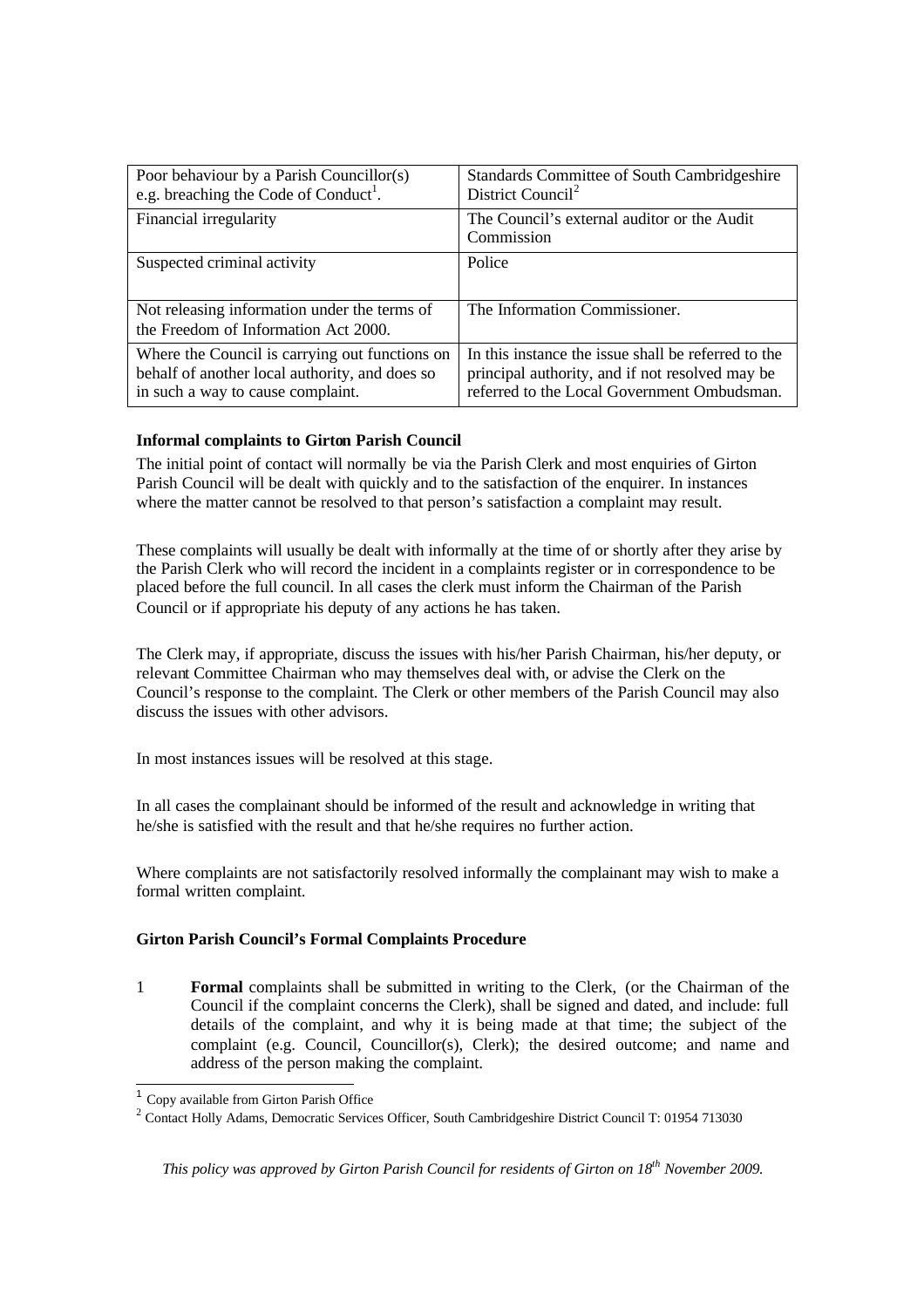- 2 The Clerk shall acknowledge receipt, provide advice on the complaints process, and copy the complaint to the Chairman (or the Vice-Chairmen if the complaint is against the Chairman).
- 3. The Chairman (or Vice Chairmen) in consultation with the Clerk, shall contact the complainant(s) in writing within 7 working days of receipt to respond to the complaint, or seek further clarification.
- 4. A copy of the written complaint and response shall be circulated by the Clerk to all members of the Council, including the Councillor or Officer who is the subject of the complaint. Where this is inappropriate due to the nature of the complaint The Clerk, Chairman or his deputy must record the reasons for not informing the full council and/or the subject of the complaint. At the conclusion of any enquiry the full council should then be informed of these reasons.
- 5. Where it is appropriate and if it becomes clear that a solution cannot be reached or that the complainant still feels a sense of grievance the issue(s) shall be discussed at the next meeting of the full Council with the aim of resolving the matter as far as is possible, and agreed actions *(if any)* recorded in the minutes of the meeting. In the case where serious complaint is made it may be appropriate to cancel all Parish Meetings until the matter is resolved.
- 6 If the complaint remains unresolved and it is appropriate to do so then all the parties to the complaint shall be invited to attend an 'Extraordinary meeting' of the Council by the Chairman (or Vice Chairman if appropriate). Seven clear working days shall be provided prior to the meeting to allow the complainant time to prepare, and arrange advisors or representatives to attend. He/she may also submit additional documentation at this stage subject to it reaching the Parish Office marked "Confidential – Formal Complaint" at least 2 working days before the meeting.
- 7. The following procedure shall apply at the meeting, and be recorded in the minutes of the meeting:
	- (i) the Chairman shall introduce everyone, explain the procedure, and invite the complainant(s) to state in full the details of the complaint.
	- (ii) The subject(s) of the complaint shall be invited to question the complainant.
	- (iii) Any Members of the Council shall be allowed to question the complainant.
	- (iv) The subject of the complaint shall be invited to answer the complaint.
	- (v) The complainant shall be invited to question the subject.
	- (vi) The complainant may make a closing statement.
	- (vii) The subject of the complaint may make a closing statement.
	- (viii) The complainant and the subject shall then temporarily withdraw.
	- (ix) The Council shall consider the evidence and may come to a decision in respect of the complaint.
	- (x) Where the complaint is upheld in full or in part the Council may agree a remedy.

*This policy was approved by Girton Parish Council for residents of Girton on 18th November 2009.*